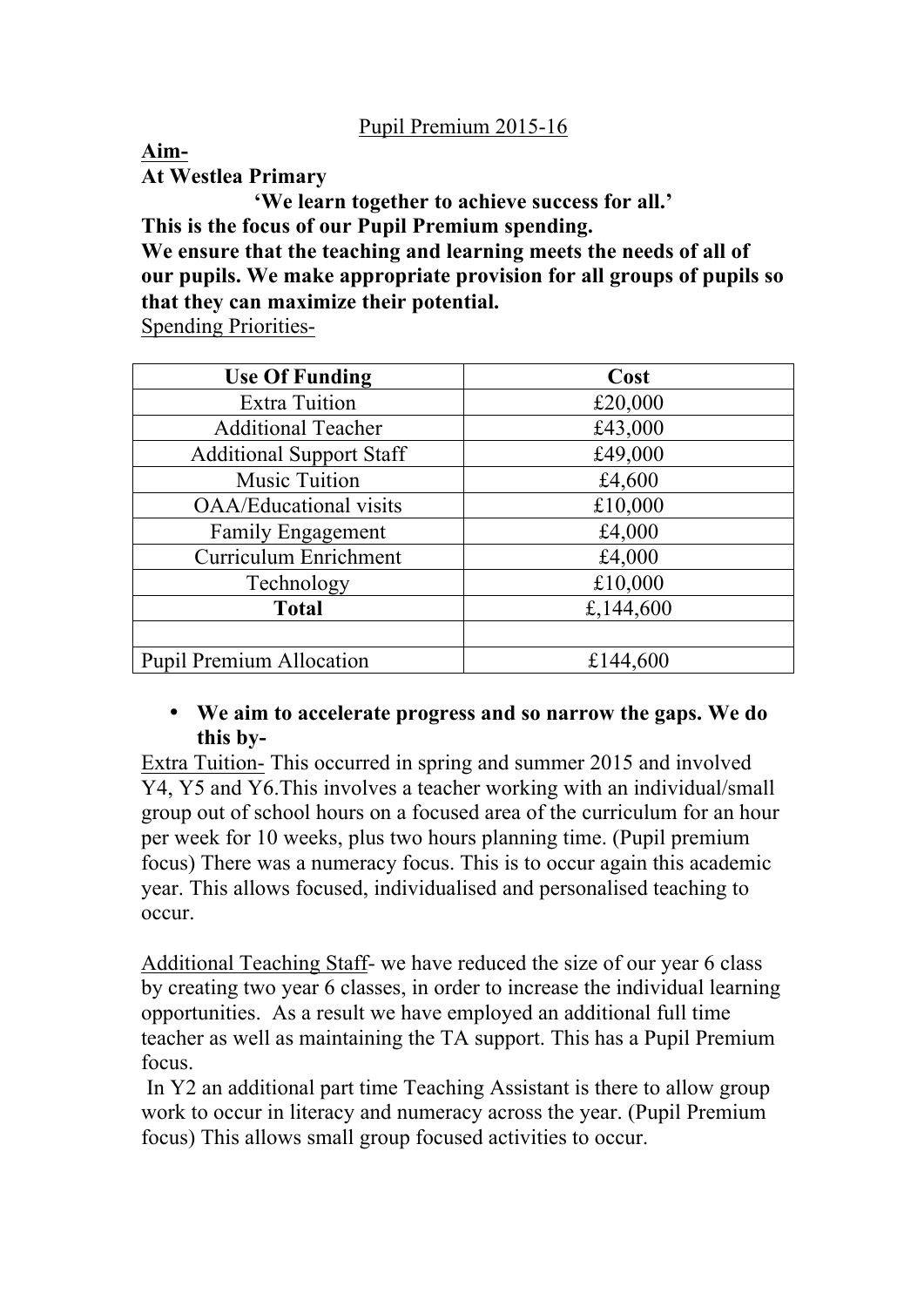Additional Support Staff- in July 2012 two additional Teaching assistants were employed so that all classes across school have 100% support. As well as constant in class support, this also allows all pupils in Reception, Year 1, Year 2, Year 3 and Year 4 to do the Read Write Inc. phonics program as well as the Fresh Start program in Year 5 and Year 6. (Pupil Premium focus) This gives a targeted individualised approach with constant assessment and reinforcement in all aspects of Literacy.

## • **We ensure equality of opportunity, equal access and promote the development of skills/talents in all areas of the curriculum by**-

Music Tuition- there has been a change to the way FSM is subsidized by County which meant that those who wanted to learn a brass instrument would have to pay. The Governors agreed that school would meet this cost so that brass tuition will continue to be free for FSM children in school. We are paying for a company to come into school to do an after school club choir, as well as music for ten weeks with Year 6. We pay for whole class brass tuition in year 4 for the whole year. All of these are free so accessible to all. (Pupil Premium focus)

0AA and educational visits- the Y6 residential is subsidized using this money as are class educational visits so allowing everyone to have access to them.

Family engagement- we employ a Family Engagement Officer one day a week to promote family involvement in their child's learning as well as their own learning. Thereby promoting life- long learning. (Pupil Premium focus)

Curriculum Enrichment- We have 3 shows a year and a creative week. This allows access to and involvement in all aspects of the Arts.

## • **We aim to prepare of pupils for their future lives and enhance their learning opportunities by-**

Technology- In order to allow all of the children to have access to all forms of technology and to maximize their learning and life skills we have purchased laptops and i pads, and are to keep these updated and purchase relevant APPS.